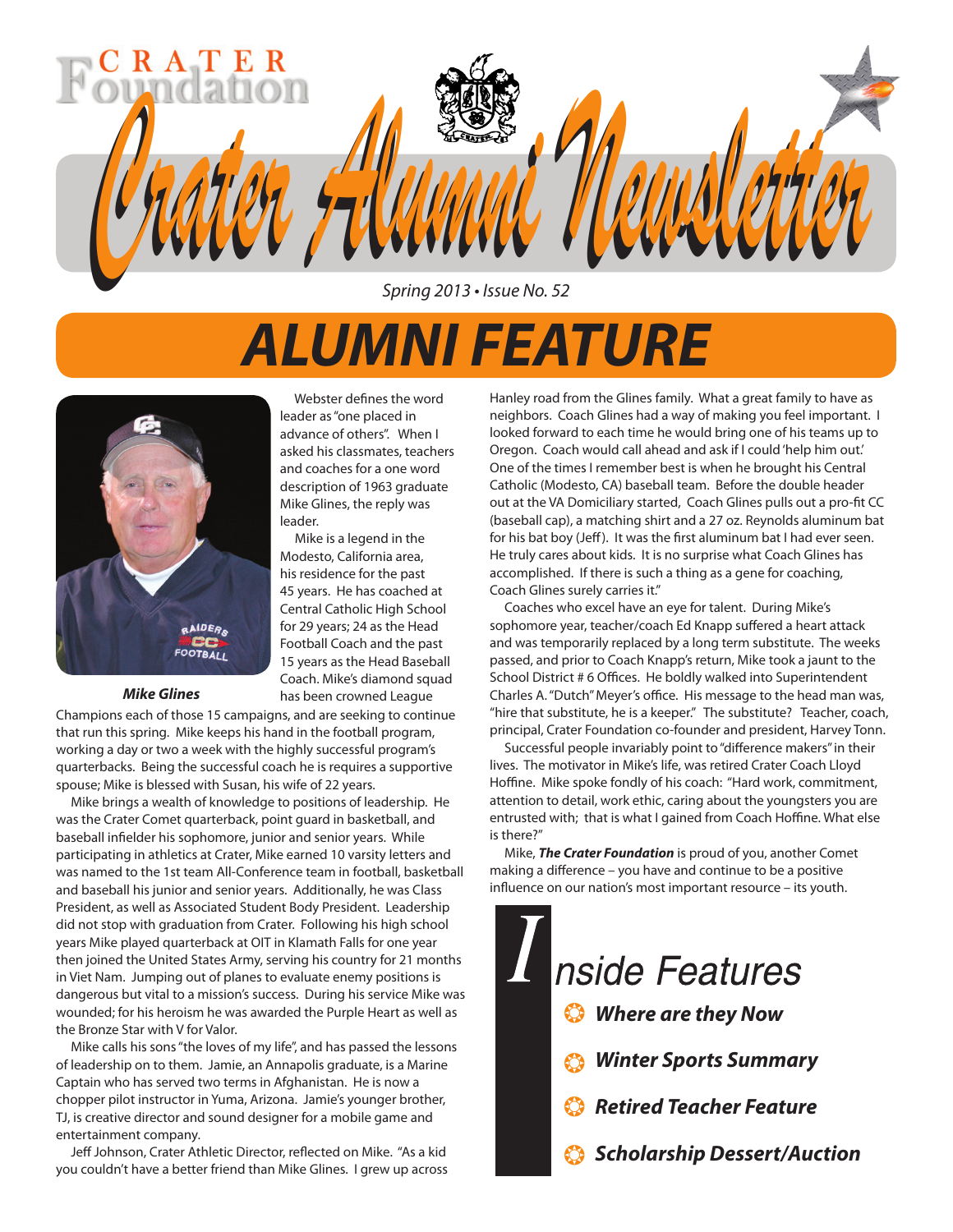# are they

#### *1952 - 1959*

*LEROY LINDGREN (54) –* lives in Medford with his wife, Beverly. Leroy spent 40 years with Pacific Power and Light and retired in 1996. After retiring they built a home on 2 acres between Medford and Jacksonville. In 2006 he became a partner in a construction company specializing in underground utilities. They have spent time in Alaska, Branson, Missouri, Big Bend, Texas and Arizona. They have two grown children and three grandchildren, two of whom graduated from Crater High.

*LOIS LOFLAND MANASCO (57) –* lives in Los Molinos, California with her husband of 55 years, Bob (57). They lived in Central Point (after 4 years in the Navy) until 1982 and Bob worked for Pacific Electrical Contractors and Lois worked as a Teachers Aide at Jewett Elementary. Their daughter Lori graduated from Crater. In 1982, they, along with their son Craig, moved to Los Molinos and spent 2 years building their home. Bob continued to work for PEC until 1984 when he partnered with 3 others and created WRMS Engineering. Lois continued as a Teachers Aide and Assistant to the Secretary with Los Molinos School District. Bob and Lois semi-retired in 1995 and fully retired in 2000. They have five grandchildren. Their hobbies include hunting, fishing, woodworking, photography, traveling and simply enjoying life.

*DON SAVAGE (58) – lives in Central Point with his wife of 52 years, Mary.* They own and operate Crater Sand & Gravel and Savage Redi Mix. Their youngest son is the manager of the company and their daughter is the safety coordinator for the company. Don and Mary own a home in Kenai, Alaska and he tells us they having been going up there for the last 8 years to fish, fish and then fish some more. Semi-retired, they farm about 120 acres of hay and cattle and Mary takes care of their rentals and finances.

#### *1960 – 1969*

JAMES SHOPE (60) – lives in Henderson, Nevada with his wife of 48 years, Chris. They have four children and eight grandchildren. Jim retired from the United States Air Force in 1988 and from United Airlines in 2002. Jim stays busy working on old British cars and exercising at the gym. Chris is a gourmet cook and helps keep Jim well fed.

*DEAN PURDY (63)* – lives in Central Point with his wife, Mary Ann. They have a son, Chad, who lives with his wife and two children in Central Point, and a daughter, Lisa Marie, who lives with her husband and son in Oregon City. After taking over the family business (Purdy Construction) in 1977, Dean retired in 2009 and their son Chad took over the business. They are involved in their church at Table Rock Fellowship.

*DAN NELSON (67*) – lives in Medford after serving in Viet Nam and Okinawa in the U.S. Army. Dan has been a successful insurance broker and Medicare specialist with Homes & Associates for many years. He has two daughters: Kori, who owns and operates a successful landscaping business with her husband Luke; and Kristi, the head of surgery and trauma at Rogue Valley Medical Center. Her husband, John is an attorney and judge in the valley.

*RHONDA WALKER FLORANCE (69)* – llives in Rio Vista, California (which is in the Sacramento River Delta) with her husband of 38 years, Herb. They have three children, all in their late 20s, and all graduated from college and have good jobs. Both Rhonda and Herb work in insurance. Herb is a commercial broker working from home and Rhonda is a company underwriter. They love playing golf, going to movies, attending church activities, going wine tasting, going sightseeing and having friends over.

#### *1970 – 1979*

*FRED WOLFF (74) –* lives in Ogden, Utah with his wife, Audrey and their sons Karl and Erik. After graduating from OSU in 1978 Fred spent 11 years as an Air Force pilot before switching careers to become a CPA. He has owned his own accounting firm since 1998. Audrey's 26-year Air Force career took them around the world with assignments in Korea, Germany and England as well as back and forth across the U.S. She retired in 2005 and is currently working as a defense contractor. In addition to his CPA work Fred completed 9 years of Reserve duty with the Air Force, retiring in 2008.

*DEBBIE SNOOK HASSLER (75)* – lives in Butte Falls with her husband of 36+ years, Norm. Norm is a Senior software engineer and has been with the same company for almost 30 years. Debbie is able to stay at home, garden, sew, cook and enjoy photography, painting, church life and writing. Prior to moving to the Butte Falls area they lived almost 20 years in Reedsport, Oregon. They have one son, Dan, who lives in Chicago with his wife, Desiree, their two children and two foster children.

*VALORIE BOHNERT SHATYNSKI (75)* – lives in Whittier, California with her husband of 20 years, Mike. Valorie retired from the State of California from her work in urban park development. She completed her MPA in fall of 2012. Mike retired from the U.S. Navy Reserves as Rear Admiral in September of 2012 and continues to work his civilian job as the health and safety manager for the Sanitation Districts of Los Angeles County.

**DAVID CURRY (76)** – lives in Eagle Point with his wife, Kathy. They have two children, Sara, 25 and Skylee, 22. David is superintendent of Quality Control at Cascade Wood Products and Kathy is a cake decorator/baker at Ray's Markets in Eagle Point.

#### *1980 – 1989*

**PERRY WHITE (82)** – lives in Tacoma, Washington with his wife, Lara. They have two sons Devin (21) and Connor (18). Perry has worked for Glidden Professional Paints in Tacoma for the past 20 years. In 2009 he went back to college and graduated with a BA from Evergreen State College in Olympia. His wife, Lara works for the State of Washington. Perry is on the board of directors for the Veteran's Family Fund of American helping veterans and their families in Washington State. He loves watching sports (Ducks, Seahawks & Mariners) and doing yard work and gardening.

**SAM BOYLE (82)** – lives in Wise, Virginia with his significant other, Melissa, and her daughter Sydney. During an almost 30 year career in the Army, Sam was present for the fall of the Berlin Wall in 1989, and as the Operations Sergeant Major for a newly formed Signal Battalion, was present for the departure of U.S. Forces from Iraq in December 2011. He joined the Army in 1983 and worked as a Communications-Electronics Installation Technician and as a Satellite Earth Terminal Operator Technician. His 30 years took him to Okinawa, Japan, Berlin, Germany and multiple locations throughout West Germany. He spent time in Hawaii, Kuwait and Iraq as well as many places in the continental United States. Sam retired as a Sergeant Major. He has 5 grown children, 2 grandchildren and his stepdaughter, Sydney, age 10. His wife, Melissa works for Logistics Care, a non-emergency medical transportation company.

**BESSIE TIPTON BURKE (82)** – lives in Arizona City, Arizona with her husband and three children. Bessie completed her masters in science and is now a Nurse Practitioner in nephrology. She works with renal failure patients and bone marrow transplants. Her husband is a computer systems technician for IBM.

*KIM DECK BACKES (82)* – lives in Sams Valley with her husband, Kevin. They have two grown daughters, Erica and Chelsea. Kim works as a dental assistant. She has gone on several trips to Mexico with her daughter, Erica, on a missionary dental team. They work with migrant farm workers and visit orphanages. In their free time, Kim and Kevin love to hike, camp, bike ride and work in their yard.

#### *1990 – 2002*

*RYAN BROWN (95) –* lives in Midway, Utah with his wife, Jen. Both Ryan and Jen graduated from Brigham Young University and have three adopted children. Ryan has a masters degree from SUU and is a Principal at JR Smith Elementary School. He and his wife host horseback trail rides, buggy rides and chuck wagon dinners in the summer.

*JENNY MCNAMEE MAGERLE (96*) – lives in Central Point with her husband, Tim '97 and their two children Lane (8) and Jessalyn (6) who attend Jewett Elementary. Jenny graduated from Southern Oregon University in 2003 with a BA in History and a minor in Business Administration. They own and run the Liberty Tax offices in Grants Pass, Klamath Falls, North Bend and Eureka, California. Jenny tells us in her fee time she enjoys working on their "pseudofarm"; waterskiing, camping, traveling. She has recently taken up running. *DAMON HANSON (01)* – lives in Central Point with his wife, Renee. Recently married, Damon graduated from George Fox University with a degree in biology and is a 2012 graduate of Pacific University College of Optometry. Damon is a practicing optometrist. Renee is a graduate of Southern Oregon University with a degree in French and is a French and Spanish teacher at Phoenix High School.

*KAITLYN FRISTENSKY JUBA (02)* – lives in Medford with her husband, Patrick. Recently married, Kaitlyn is a 2012 graduate of Southern Oregon University with a bachelor's degree in art studio. She works as an independent contractor for Penny & Lulu Studio Florist. Patrick is a graduate of Cal State University-San Marcos with a degree in business administration. He works as a mortgage banker at Chase Bank in Ashland.

#### **Crater Foundation Information**

| Website:   | craterfoundation.district6.org | <b>Mailling Address:</b> |
|------------|--------------------------------|--------------------------|
| E-mail:    | craterfoundation@district6.org | <b>Crater Foundation</b> |
| Facebook:  | facebook.com/craterfoundation  | P.O. Box 5172            |
| Telephone: | 541-494-6308                   | Central Point, OR        |
|            |                                | 97502                    |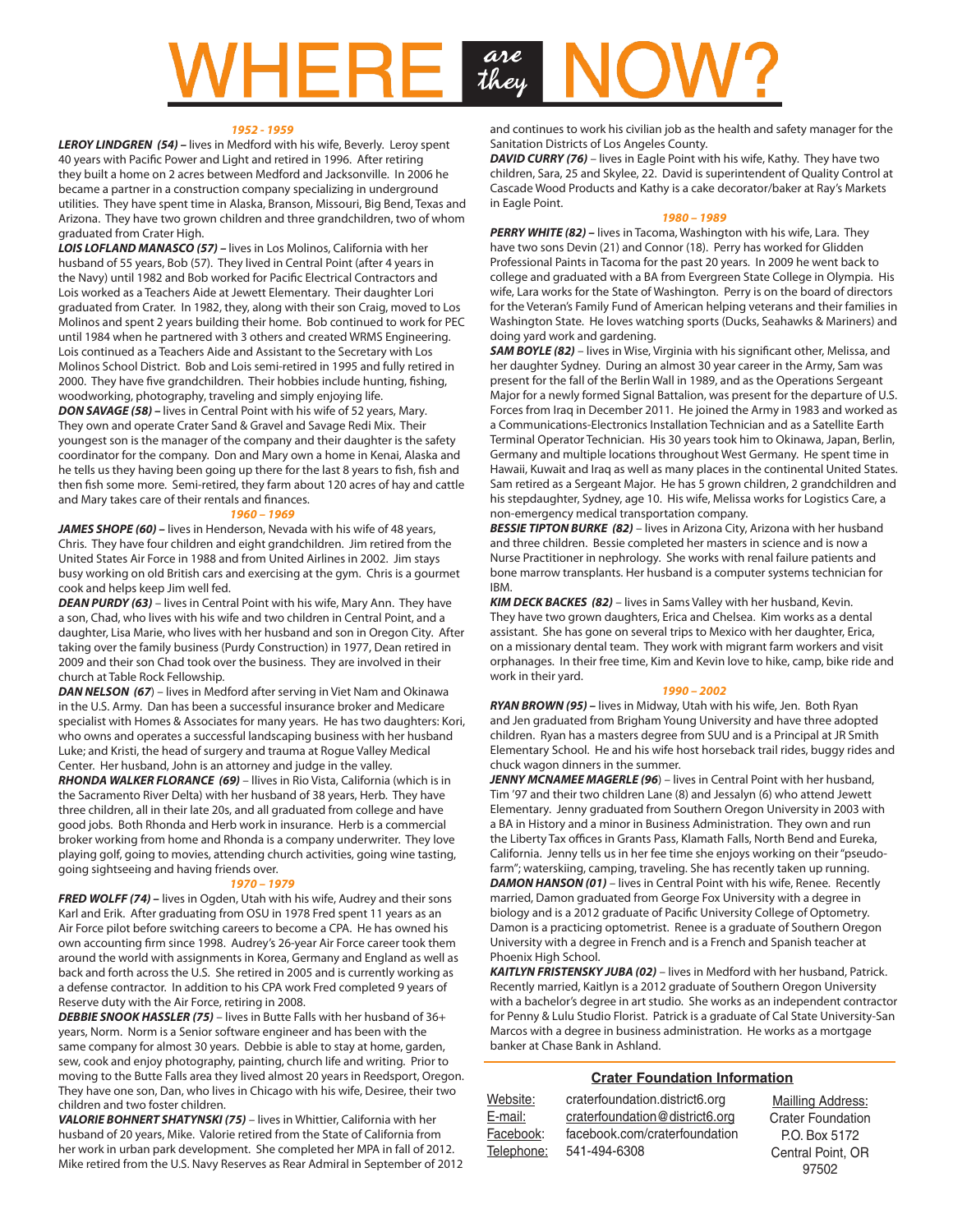Ever since the beginning of the Crater Foundation some 20 years ago, Crater graduates have been featured in the Alumni Newsletter that publishes three times a year. As this tradition continues, after numerous requests, we begin a new feature recognizing teachers who have retired from School District #6.

# **Retired Teacher Feature**



*Vince Wixon*

The first teacher to be so honored is much loved and respected retired Crater teacher, **Vince Wixon**, who was honored as the Oregon Teacher of the Year for 1987-88. Vince spent 22 years at Crater as a mainstay of the English department. He taught a variety of courses over those 22 years including Advanced Placement Literature and Writing, Creative Writing and a number of communications classes. Outside of class he was the advisor for a number of Crater organizations, specifically, Brain Bowl, Academic Scavenger Hunt and the Literary Magazine, **Inside/Out**. He initiated the International Writers Series, a program that brought well-known writers to Crater and other Rogue Valley Schools. His warm, genial personality, wide variety of neckties and the academic rigor of his classes meant that his classes always filled early.

Mr. Wixon did not take the "easy chair" approach to retirement in 2000. His long-time love for poetry prompted the writing of two books of poems, **The Square Grove** (Traprock books, 2006) and **Blue Moon** (Wordcraft of Oregon, 2010). He is a board member of the Chautauqua Poets and Writers which brings nationally known writers to southern Oregon. With wife, Patricia, he has enjoyed traveling to Greece, Spain, Prague and the American Southwest. In addition to these activities, he continues to work in Oregon Poet, William Stafford's literary archive in Portland, an endeavor he started while still teaching at Crater. He is the Poetry Editor of **Jefferson Monthly**, the members' magazine of the Jefferson Public Radio Listeners' Guide. If this is not enough, he is actively involved in the lives of six stepchildren and their spouses plus 14 grandchildren.

Reflecting on his experience at Crater High School and School District #6, Vince relates, "What I found at District #6 was an enlightened school and district administration, who were committed to the students, to art and writing and to good teaching." He fondly remembers a time at Crater when art was emphasized throughout the curriculum, supported by a National Urban Arts grant. "Jock Rock", built by students, still stands as a result of all teaching areas focusing on the arts. Vince was instrumental in developing the All-School Writing Project where "Everyone in school wrote an essay in answer to a question. All writings were read and scored by teachers from all departments of the school who were trained to read holistically—an extremely collaborative event."

Thinking back on classes that he taught while at Crater he remembers, "I enjoyed teaching AP English and Creative Writing most of all. I remember my last Creative Writing Class, second semester 2000, as the best Creative Writing class of all my years at Crater---great way to go out."

As a former writing teacher, Vince Wixon might say it was trite, but we have to say he was an educator who made a difference and we applaud him for that.

## *Winter Sports Summary*



 **The Crater Comets wrestling team** placed third in the Southern Oregon Hybrid Conference qualifying 10 wrestlers for the state tourney. At the State Tournament the Comets finished 6th in the 6A division. They had 4 state placers including two 2nd place finishers.

**The Comets girls basketball team** finished 5th in the Southern Oregon Hybrid Conference. They earned a state play off game and defeated Lake Oswego 50-32. However their season came to an end when they were defeated by St. Mary's Academy of Portland 79-47. The Lady Comets finished the season with a 7-17 record.

**The Comets boys' basketball team** finished 3rd in the Southern Oregon Hybrid Conference standings and had a bye into the state playoffs. Their first state playoff game with Tigard High School ended the season for the Comets with a 41-62 loss. They finished the season with a 13-12 record.

**The Crater girls swim team** finished 7th in the Conference and did not place swimmers into the state meet.

**The Crater boys swim team** finished 7th in the Conference and did not place swimmers into the state meet. The Crater hockey team fell short of the District playoffs and therefore did not qualify for the state meet.

Crater continues to compete in the 6A classification that includes North Medford, South Medford, Crater, Grants Pass and Roseburg. In wrestling and swimming the conference also includes South Eugene, Sheldon and Thurston.

## *Scholarship Dessert/Auction*

The 18th annual Crater Parent/Community Scholarship Dessert was held this last December, raising \$49,000.00 to aid Crater graduates in pursuit of their post-high school aspirations. **YOUR** commitment to **OUR KIDS** is a testament to all involved.

Monies raised at this year's event represent our highest total by several thousand dollars. As always, every penny will enable dreams to become reality. Since the year 2000 approximately 2,800 students have received in excess of \$3,000,000.00 through The Crater Foundation. The "Thank You" goes to you -You are The Crater Foundation. If you are financially vested in this

great effort, you know the satisfaction which comes from being a "difference maker". If you wish further information on "How can I help?", please contact us at **craterfoundation@district6.org** or phone 541-494-6308. Next year's auction will be held Saturday, December 7, 2013.